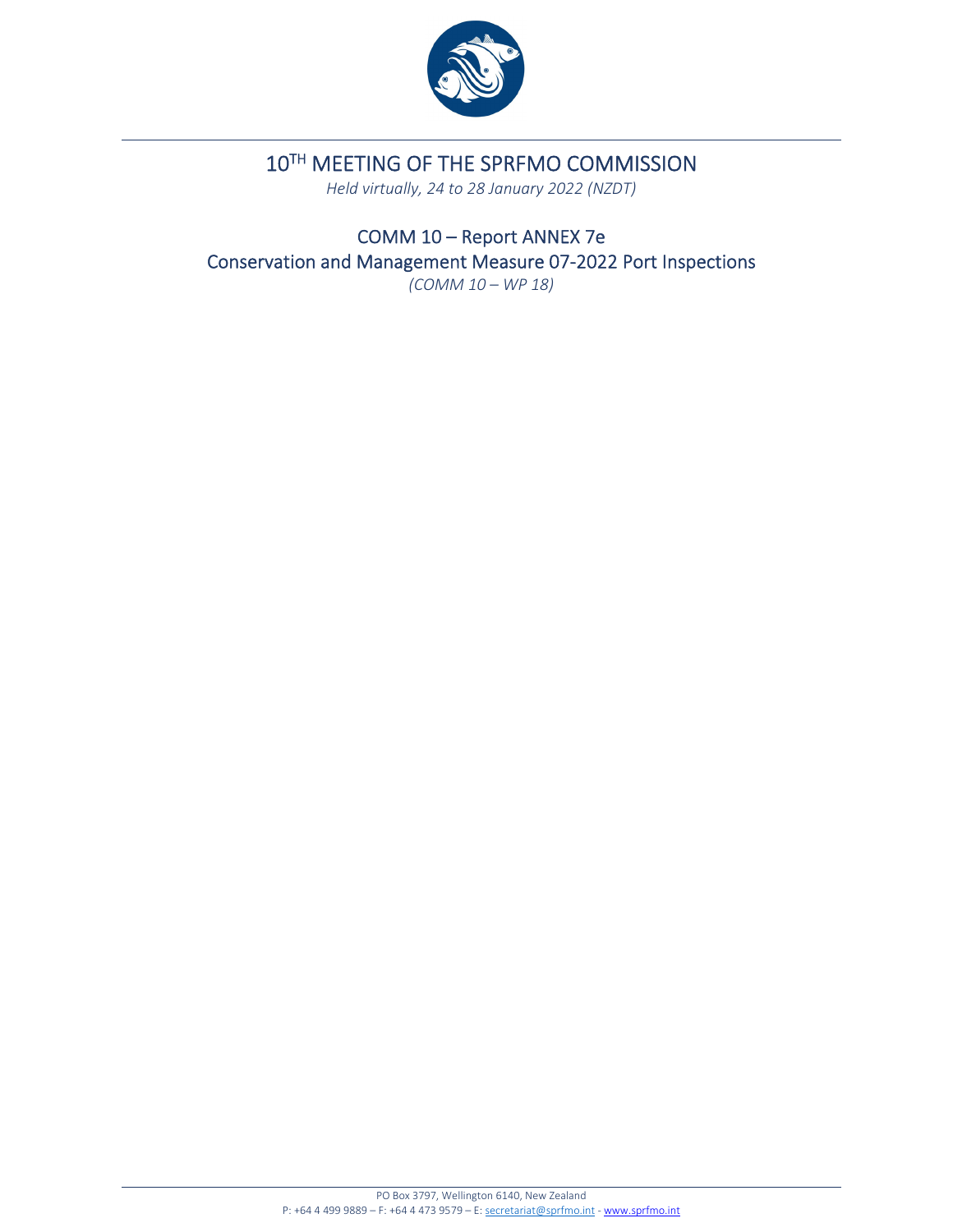

# COMM 10 – WP 18 ADOPTED

## CTC9 Recommendation to amend CMM 07‐2021

## Conservation and Management Measure on Minimum Standards of Inspection in Port

*(Supersedes CMM 07‐20192021)*

#### The Commission of the South Pacific Regional Fisheries Management Organisation;

*DEEPLY CONCERNED* about Illegal, Unreported and Unregulated (IUU) fishing in the SPRFMO Area and its detrimental effect upon fish stocks, marine ecosystems and the livelihoods of legitimate fishersin particular in developing States;

*CONSCIOUS* of the role of the port State in the adoption of effective measures to promote the sustainable use and the long-term conservation of living marine resources;

*RECOGNISING* that measures to combat illegal, unreported and unregulated fishing should build on the primary responsibility of flag States and use all available jurisdiction in accordance with international law, including port State measures, coastal State measures, market related measures and measures to ensure that nationals do not support or engage in illegal, unreported and unregulated fishing;

*RECOGNISING* that port State measures provide a powerful and cost‐effective means of preventing, deterring and eliminating illegal, unreported and unregulated fishing;

*AWARE OF* the need for increasing coordination at the regional and interregional levels to combat IUUfishing through port State measures;

*BEARING IN MIND* that, in the exercise of their sovereignty over ports located in their territory, Member and Cooperating Non‐Contracting Parties(CNCPs) may adopt more stringent measures, in accordance with international law;

*RECALLING* the relevant provisions of the United Nations Convention on the Law of the Sea of 10 December 1982;

*RECALLING* the Agreement for the Implementation of the Provisions of the United Nations Convention on the Law of the Sea of 10 December 1982 relating to the Conservation and Management of Straddling Fish Stocks and Highly Migratory Fish Stocks of 4 December 1995, the Agreement to Promote Compliance with International Conservation and Management Measures by Fishing Vessels on the High Seas of 24 November 1993 and the 1995 FAO Code of Conduct for Responsible Fisheries;

*RECALLING* Article 27 of the SPRFMO Convention, which calls on Members to address IUU fishing activities and to establish appropriate cooperative procedures for effective monitoring, control and surveillance of fishing and to ensure compliance with the Convention;

*BEARING IN MIND* Article 12 of the FAO Agreement on Port States Measure and the need to take into account the specifics of the fleets operating in the SPRFMO Convention, the number of catches, the frequency and mode of port landings, and the status of the stocks, amongst others, in order to determine the level of port inspections sufficient to achieve the objective of preventing, deterring and eliminating IUU fishing;

*ADOPTS* the following Conservation and Management Measure (CMM) in accordance with Articles 8 and 20 of the Convention: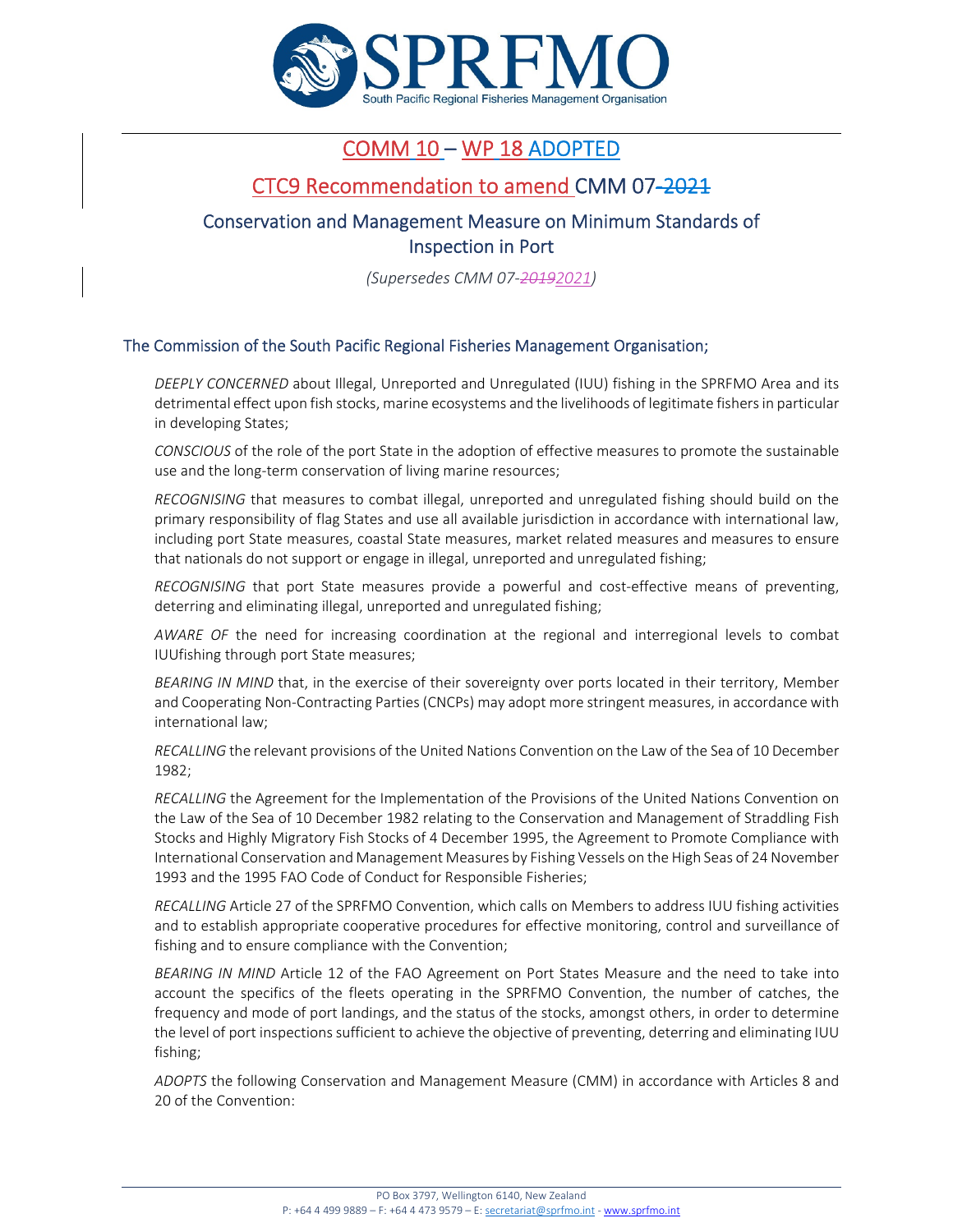

#### Scope

- With a view to monitor compliance with SPRFMO CMMs, each Member and Cooperating non‐ Contracting Party (CNCP), in its capacity as a port State, shall apply this CMM for an effective scheme of port inspections in respect of foreign fishing vessels carrying SPRFMO‐managed species caught in the SPRFMO Convention Area and/or fish products originating from such species that have not been previously landed or transhipped at port, or at sea following the applicable SPRFMO procedures, hereinafter referred to as "foreign fishing vessels".
- Without prejudice to specifically applicable provisions of other SPRFMO CMMs, and except as otherwise provided in this CMM, this CMM shall apply to all foreign fishing vessels.
- Each Member and CNCP may, in its capacity as a port State, decide not to apply this CMM to:
	- a) foreign fishing vessels chartered by its nationals operating under its authority. Chartered fishing vessels shall be subject to measures by the port State which are as effective as measures applied in relation to vessels entitled to fly its flag.
	- b) vessels of a neighboring State that are engaged in artisanal fishing for subsistence, provided that the port State and the flag State cooperate to ensure that such vessels do not engage in IUU fishing or fishing related activities in support of such fishing.
	- c) container vesselsthat are not carrying fish or, if carrying fish, only fish that have been previously landed, provided that there are no clear grounds for suspecting that such vessels have engaged in fishing related activities in support of IUU fishing.
- Members and CNCPs shall take necessary action to inform fishing vessels entitled to fly their flag of this and other relevant SPRFMO CMMs.

#### Points of Contact

- Each Member and CNCP shall designate a point of contact for the purposes of receiving notifications pursuant to paragraph 11. Each Member and CNCP shall designate a point of contact for the purpose of receiving inspection reports pursuant to paragraph 26(b) of this CMM. It shall transmit the name and contact information for its points of contact to the SPRFMO Executive Secretary no later than 30 days following the entry into force of this CMM. Any subsequent changes shall be notified to the SPRFMO Executive Secretary at least 14 days before such changes take effect. The SPRFMO Executive Secretary shall promptly notify Members and CNCPs of any such change.
- The SPRFMO Executive Secretary shall establish and maintain a register of points of contact based on the lists submitted by the Members and CNCPs. The register and any subsequent changes shall be published promptly on the SPRFMO website.

#### Designated Ports

- Each Member and CNCP shall designate its ports to which foreign fishing vessels may request entry pursuant to this CMM.
- Each Member and CNCP shall, to the greatest extent possible, ensure that it has sufficient capacity to conduct inspections in every designated port pursuant to this CMM.
- Each Member and CNCP shall provide to the SPRFMO Executive Secretary within 30 days from the date of entry into force of this CMM a list of designated ports. Any subsequent changes to this list shall be notified to the SPRFMO Executive Secretary at least 30 days before the change takes effect.
- The SPRFMO Executive Secretary shall establish and maintain a register of designated ports based on the lists submitted by the port Members and CNCPs. The register and any subsequent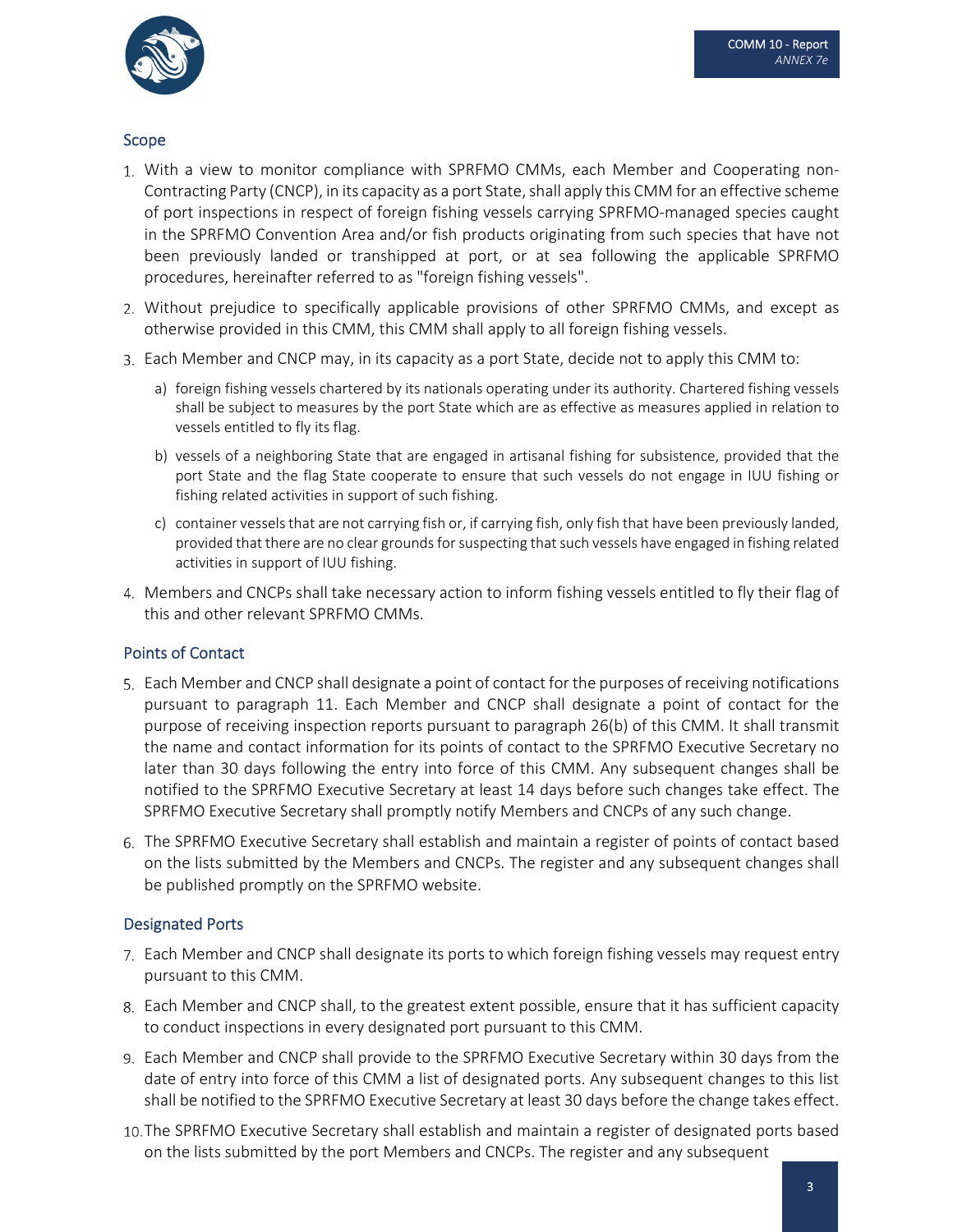

change shall be published promptly on the SPRFMO website.

#### Prior Notification

- 11. Each Member and CNCP, in its capacity as a port State shall, except as provided for under paragraph 12 of this CMM, require foreign fishing vessels seeking to use its ports for any purposes to submit as a minimum the information in the Port Call Request Template located in Annex 1 to its point of contact identified in paragraph 5, at least 48 hours before the estimated time of arrival at the port. Each Member and CNCP, in its capacity as a port State may also request additional information as it may require to determine whether the vessel has engaged in IUU fishing, or related activities. Members and CNCPs, in their capacity as port States, shall promptly inform the Secretariat of any request received to use their ports under this CMM.
- 12. Each Member and CNCP, in its capacity as a port State may prescribe a longer or shorter notification period than specified in paragraph 11, taking into account, *inter alia*, the type of fishery product, the distance between the fishing grounds and its ports. In such a case, the port State shall inform the SPRFMO Executive Secretary, who shall publish the information promptly on the SPRFMO website.
- 13. After receiving the relevant information pursuant to paragraph 11, as well as such other information as it may require to determine whether the foreign fishing vessel requesting entry into its port has engaged in IUU fishing, the Member or CNCP, in its capacity as a port State shall decide whether to authorise or deny the entry of the vessel into its port. In case the port State decides to authorise the entry of the vessel into its port, the following provisions on port inspection shall apply. Where a vessel has been denied entry, the port State shall report this to the Members and CNCPs.

#### Port Inspections

- 14. Inspections shall be carried out by the competent authority of the port Members and CNCPs.
- Each year Members and CNCPs shall inspect at least 5% of landing and transhipment operations in their designated ports made by notified foreign fishing vessels.
- 16. Port Members and CNCPs shall, in accordance with their domestic law, inspect foreign fishing vessels when:
	- a) there is a request from other Members and CNCPs or relevant regional fisheries management organisations (RFMO's) that a particular vessel be inspected, particularly where such requests are supported by evidence of IUU fishing by the vessel in question, and there are clear grounds for suspecting that a vessel has engaged in IUU fishing;
	- b) a vessel has failed to provide complete information as required in paragraph 11;
	- c) the vessel has been denied entry or use of a port in accordance with this or other RFMO's provisions.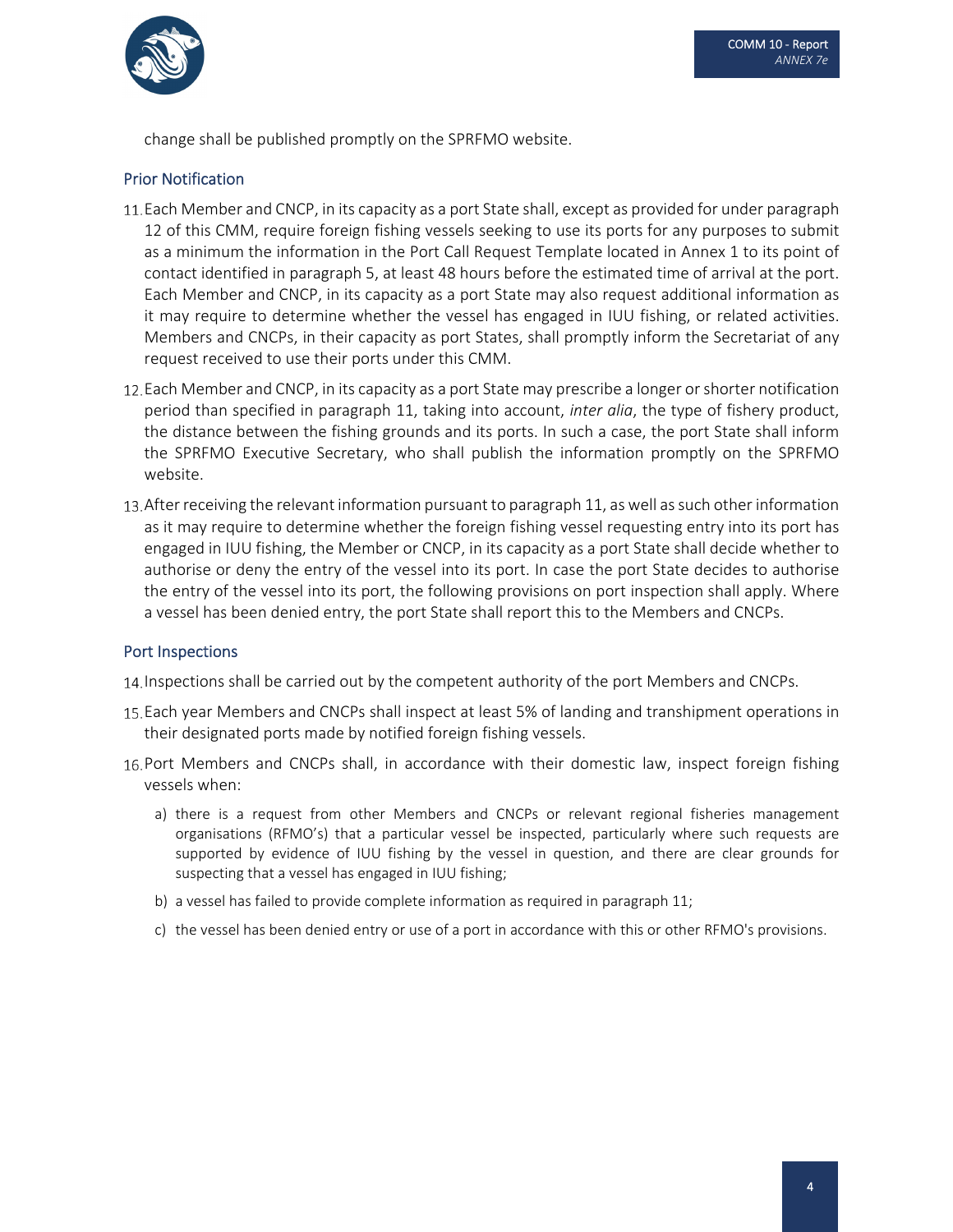

### Use of Ports

- Without prejudice to paragraph 16, when a Member or CNCP has sufficient proof that a vessel seeking entry into its port does not have a valid fishing authorisation, or there is clear evidence that the vessel has fished in contravention of the applicable SPRFMO obligations, or has engaged in IUU fishing or fishing related activities in support of such fishing, in particular the inclusion of a vessel on a list of vessels having engaged in such fishing or fishing related activities adopted by a relevant RFMO in accordance with the rules and procedures of such organisation and in conformity with international law, the Member or CNCP shall deny that vessel entry into its ports.
- 18. Notwithstanding paragraph 17 a Member or CNCP may allow entry into its ports of a fishing vessel referred to in that paragraph exclusively for the purpose of inspecting it and taking other appropriate actions in conformity with international law aimed at preventing, deterring and eliminating IUU fishing and fishing related activities in support of such fishing.
- Where a vessel referred to in paragraphs 17 or 18 is in port for any reason, a Member or CNCP shall deny such vessel the use of its ports for landing, transhipping, packaging, and processing of fish and for other port services including, *inter alia*, bunkering, maintenance and dry‐docking. Denial of such use of ports shall be in conformity with international law.

#### Inspection Procedure

- Each Member and CNCP shall ensure that as a minimum standard its inspectors carry out the functions set forth in the Port State Inspection Standards in Annex 2.
- 21. Each port State inspector shall carry an approved identity card issued by the Member or CNCP that identifies the inspector as authorised to carry out the inspection. In accordance with domestic laws, port States inspectors may examine all relevant areas, decks and rooms of the fishing vessel, its license, gear, equipment, records(both physical and electronic), facilities, fish and fish products and any documents necessary to verify compliance with the Convention and Conservation and Management Measures in force. They may take copies (physical or electronic) of any documents considered relevant, and they may also question the master and any other person on the vessel being inspected.
- 22. Inspections shall involve the monitoring of the landing or transhipment and include a cross-check between the estimated quantities by species notified in the prior notification message in paragraph 11 above and held on board the fishing vessel. Inspections shall be carried out in such a way that the fishing vessel suffers the minimum interference and inconvenience, and that degradation of the quality of the catch is avoided to the extent practicable.
- 23. On completion of the inspection, the port State inspector shall provide the master of the foreign fishing vessel a copy of the inspection report containing the findings of the inspection, to be signed by the inspector and the master. The master's signature shall serve only as acknowledgement of the receipt of a copy of the report. The master shall be given the opportunity to add any comments or objection to the report, and to contact the competent authority of the flag Member or CNCP.
- 24. The port Member or CNCP, in its capacity as a port State shall transmit a copy of the inspection report to the SPRFMO Executive Secretary no later than  $15<sup>1</sup>$  working days following the date of completion of the inspection using the Format for Port Inspection Reports in Annex 3. If the inspection report cannot be transmitted within 15 working days, the port State shall notify the

 $1$  The time frames in paragraph 24 were amended at COMM-03 as recommended by CTC-02.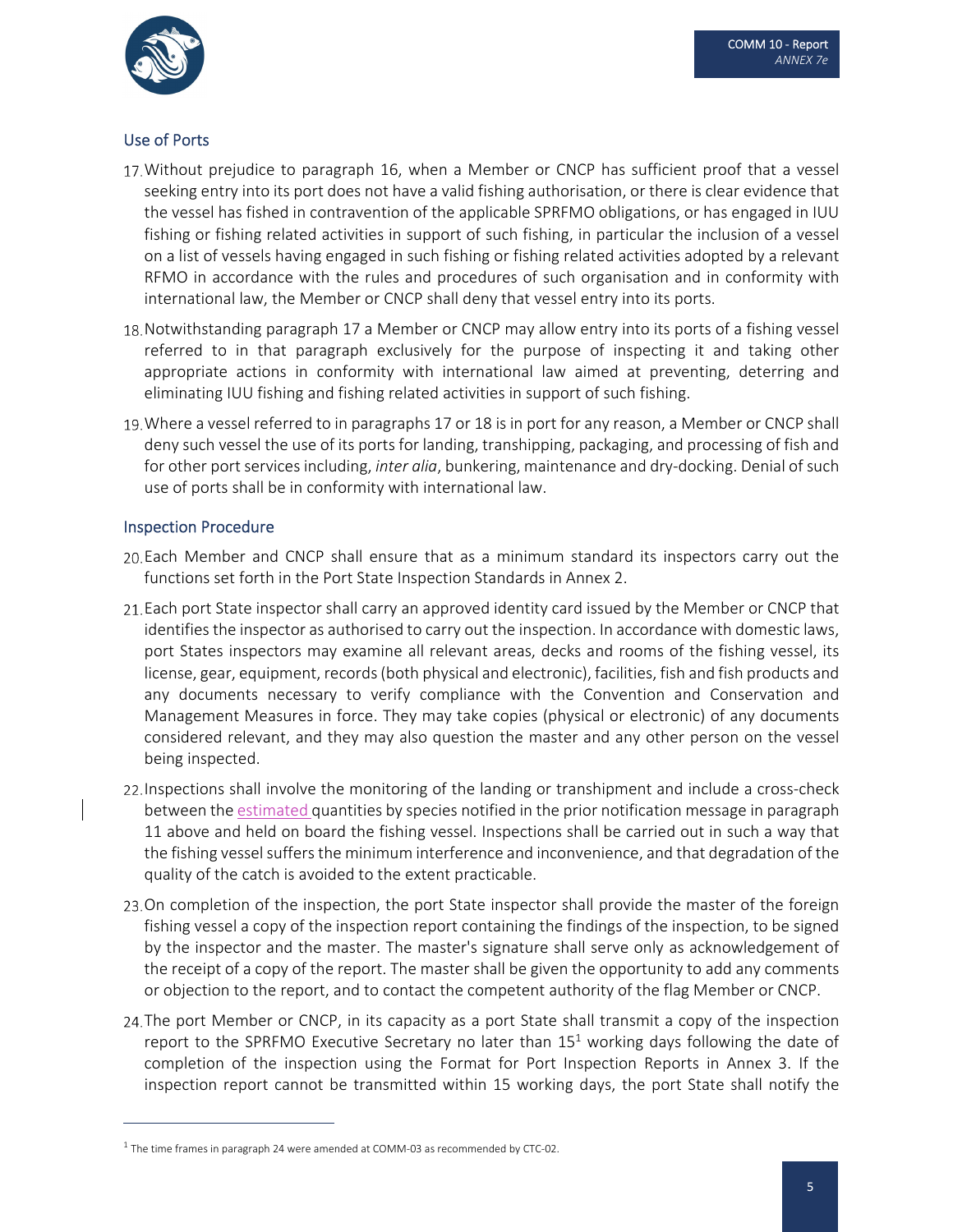

SPRFMO Executive Secretary within the 15 working day time period the reasons for the delay and when the report will be submitted. The Executive Secretary shall promptly convey the report to the authorities of the fishing vessel inspected.

25. Members and CNCPs shall take necessary action to ensure that masters facilitate safe access to the fishing vessel, cooperate with the competent authority of the port State, facilitate the inspection and communication and not obstruct, intimidate or interfere, or cause other persons to obstruct, intimidate or interfere with port State inspectors in the execution of their duties.

#### Procedure in the Event of Infringements

- 26. If the information collected during the inspection provides evidence that a foreign fishing vessel has committed a breach of the SPRFMO CMMs, the inspector shall:
	- a) record the breach in the inspection report;
	- b) transmit the inspection report and the evidence collected to the port State competent authorities, which shall forward a copy of the inspection report and evidence to the SPRFMO Executive Secretary and to the flag Member or CNCP point of contact as soon as possible and no later than 5 working days;
	- c) to the extent practicable, ensure safekeeping of the evidence pertaining to such alleged breach.
- 27. If the breach falls within the legal jurisdiction of the Member or CNCP, in its capacity as a port State, the port State may take action in accordance with its domestic laws. The port State shall promptly notify the action taken to the competent authority of the flag Member or CNCP and to the SPRFMO Executive Secretary, who shall promptly publish this information in a secured part of the SPRFMO website.
- 28. Other infringements shall be referred to the point of contact of flag Member or CNCP. Upon receiving the copy of the inspection report, the flag Member or CNCP shall promptly investigate the alleged infringement and notify the SPRFMO Executive Secretary of the status of the investigation and of any enforcement action that may have been taken within 90 days of such receipt. If the flag Member or CNCP cannot provide the SPRFMO Executive Secretary this status report within 90 days of such receipt, the flag Member or CNCP should notify the SPRFMO Executive Secretary within the 90-day time period the reasons for the delay and when the status report will be submitted. The SPRFMO Executive Secretary shall promptly publish this information in a secured part of the SPRFMO website.
- The authorities of the fishing vessel subsequent to the process referred to in paragraph 28, can authorise the competent authority of the port State to undertake the investigation. The competent authority of the port State on accepting to undertake the investigation shall report the findings of the investigation to the authorities of the fishing vessel and the SPRFMO Executive Secretary within 90 days. Enforcement action will remain the responsibility of the authorities of the fishing vessel as applicable.
- Should the inspection provide evidence that the inspected vessel has engaged in IUU activities as referred to in CMM 04‐2020 (IUU Vessel List) the Member or CNCP, in its capacity as a port State shall promptly report the case to the flag Member or CNCP and notify as soon as possible the SPRFMO Executive Secretary, along with its supporting evidence, for the purpose of inclusion of the vessel in the draft IUU list.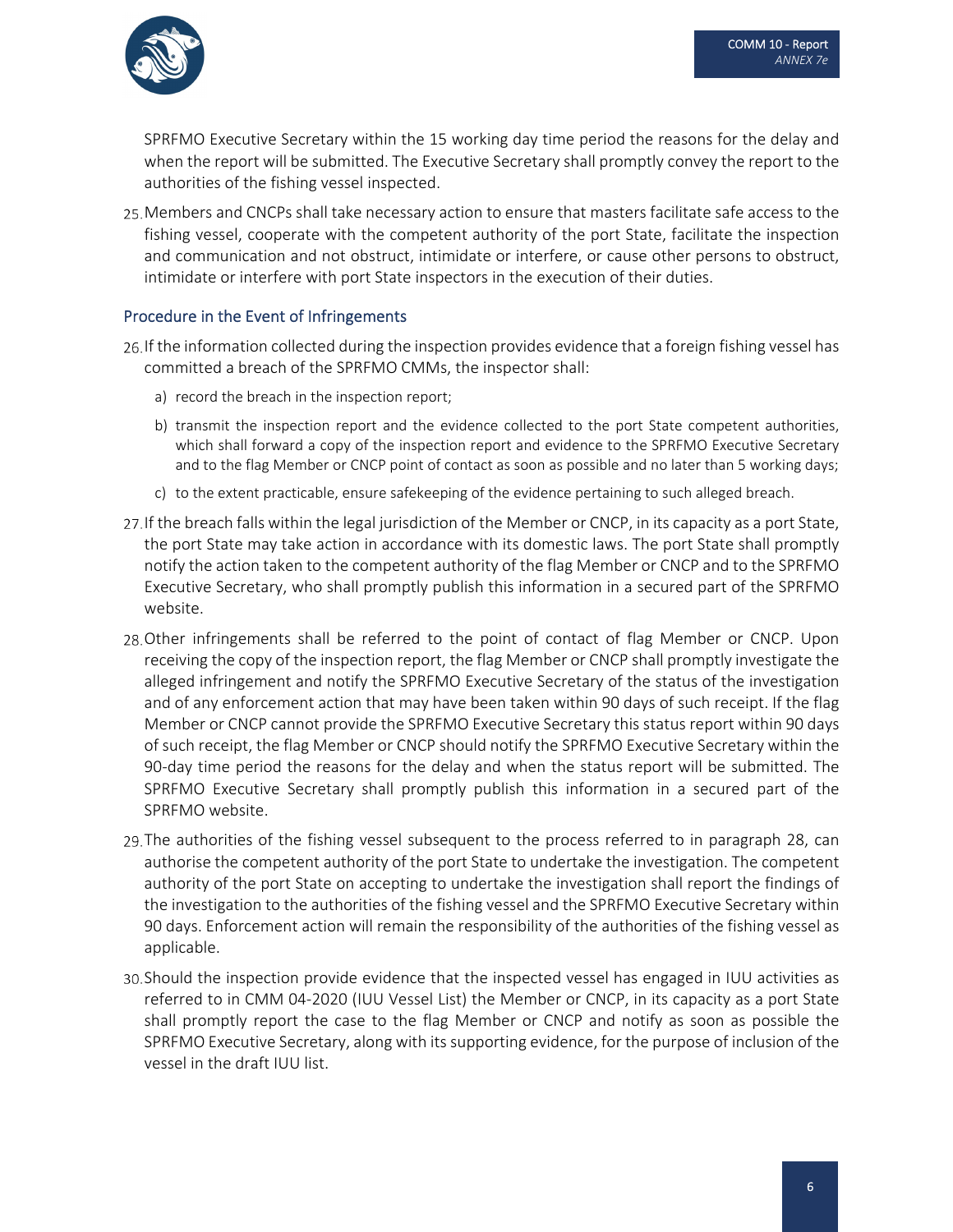

#### Requirements of developing Members and CNCPs

- 31. Members and CNCPs shall give full recognition to the special requirements of developing Members and CNCPs in relation to a port inspection scheme consistent with this CMM. Members and CNCPs shall, either directly or through the SPRFMO, provide assistance to developing Members and CNCPs in order to, *inter alia*:
	- a) Develop their capacity including by providing technical assistance and establishing an appropriate funding mechanism to support and strengthen the development and implementation of an effective system of port inspection at national, regional or international levels and to ensure that a disproportionate burden resulting from the implementation of this CMM is not unnecessarily transferred to them;
	- b) Facilitate their participation in meetings and/or training programmes of relevant regional and international organisations that promote the effective development and implementation of a system of port inspection, including monitoring, control and surveillance, enforcement and legal proceedings for infractions and dispute settlements pursuant to this CMM; and
	- c) Either directly or through the SPRFMO, assess the special requirements of developing Members and CNCPs concerning the implementation of this CMM.

#### General Provisions

- 32. Nothing in this CMM affects the entry of vessels to port in accordance with international law for reasons of *force majeure* or distress or prevents a port State from permitting entry into port to a vessel exclusively for the purpose of rendering assistance to persons, ships or aircraft in danger or distress.
- 33. Nothing in this CMM shall prejudice the rights, jurisdiction and duties of Members and CNCPs under international law. In particular, nothing in this CMM shall be construed to affect the exercise by Members and CNCPs of their authority over their ports in accordance with international law, including their right to deny entry thereto as well as to adopt more stringent measures than those provided for in this CMM.
- 34. This CMM shall be interpreted and applied in conformity with international law, taking into account applicable international rules and standards, including those established through the International Maritime Organization, as well as other international instruments.
- 35. Members and CNCPs shall fulfil in good faith the obligations assumed pursuant to this CMM and shall exercise the rights recognised herein in a manner that would not constitute an abuse of right.
- Members and CNCPs, in their capacity as port States shall, to the greatest extent possible:
	- a) Integrate or coordinate fisheries related port State measures with the broader system of port State controls;
	- b) Integrate port State measures with other measures to prevent, deter and eliminate IUU fishing and fishing related activities in support of such fishing, taking into account as appropriate the 2001 FAO International Plan of Action to Prevent, Deter and Eliminate Illegal, Unreported and Unregulated Fishing; and
	- c) Take measures to exchange information among relevant national agencies and to coordinate the activities of such agencies in the implementation of this CMM.
- 37. In the implementation of this CMM and with due regard to appropriate confidentiality requirements, Members and CNCPs shall cooperate and exchange information with the SPRFMO Secretariat, relevant States, international organisations, RFMOs and other entities, including, as appropriate, by: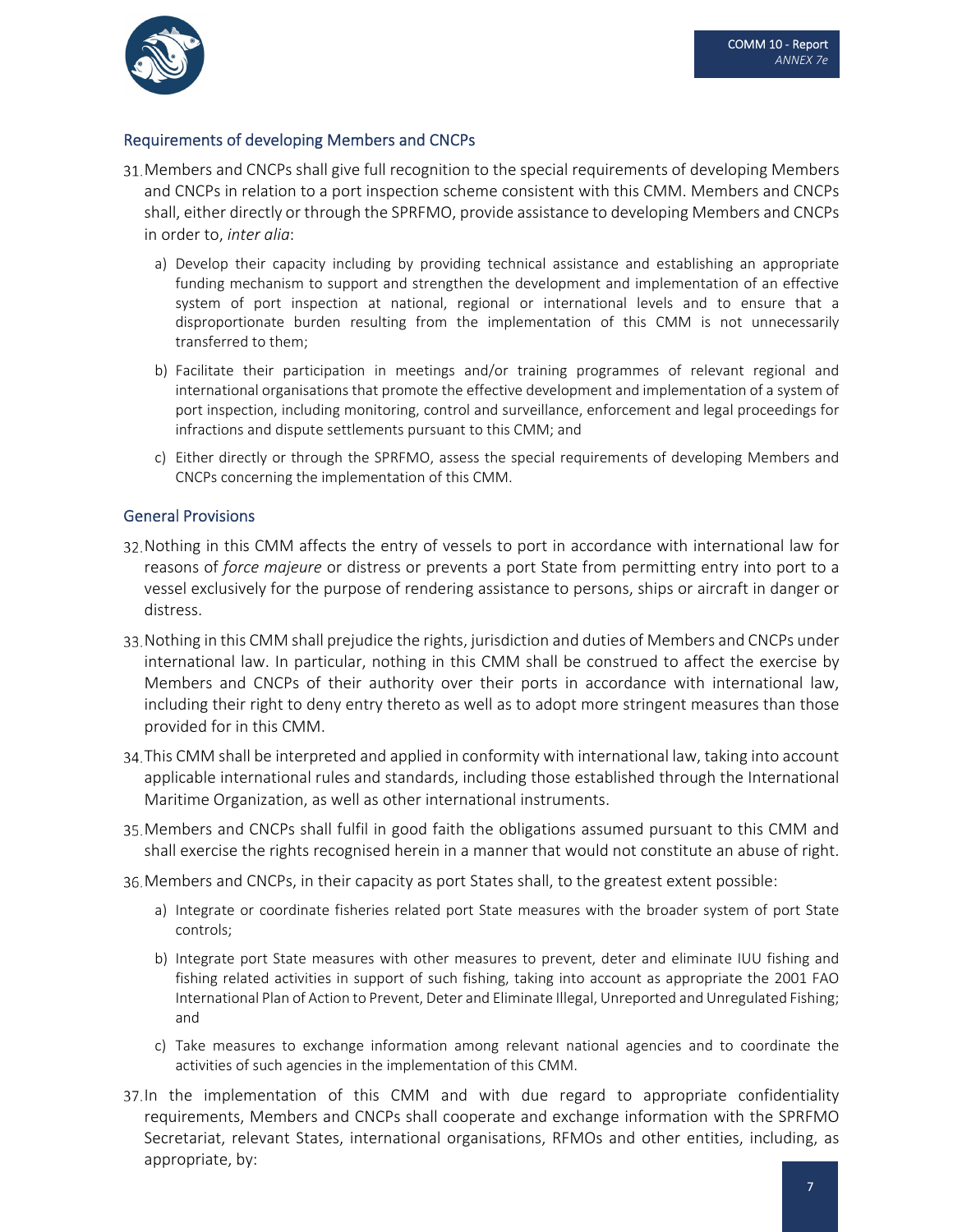

- a) Requesting information from, and providing information to, relevant information systems; and
- b) Requesting and providing cooperation to promote the effective implementation of this recommendation.
- In order to facilitate the implementation of this CMM, Members and CNCPs shall, to the extent possible, ensure that national information systems allow for the direct electronic exchange of information on port State measures between them and with the SPRFMO Secretariat, with due regard to appropriate confidentiality requirements.
- Members and CNCPs, in their capacity as port States, are encouraged to enter into bilateral agreements/arrangements that allow for joint inspections and an inspector exchange programme designed to promote cooperation, share information, and educate each party's inspectors on inspection strategies and methodologies which promote compliance with SPRFMO CMMs. A description of such programmes should be provided to the SPRFMO Executive Secretary who should publish it on the SPRFMO website.
- Each Member or CNCP, in its capacity as a port State may, in accordance with its domestic laws and regulations, invite officials from the flag Member or CNCP to observe or take part in the inspection of a vessel of that flag based on appropriate agreements or arrangements. Flag Members and CNCPs shall consider and act on reports of infringements from inspectors of a port State on a similar basis as the reports from their own inspectors, in accordance with their domestic laws. Members and CNCPs shall collaborate, in accordance with their domestic laws, in order to facilitate judicial or other proceedings arising from inspection reports as set out in this CMM.
- 41. The SPRFMO Commission shall review this CMM no later than 2023 and consider revisions to improve its effectiveness and take into account developments in other RFMOs and the FAO Port State Measures Agreement. The Secretariat will report annually on the implementation of this CMM.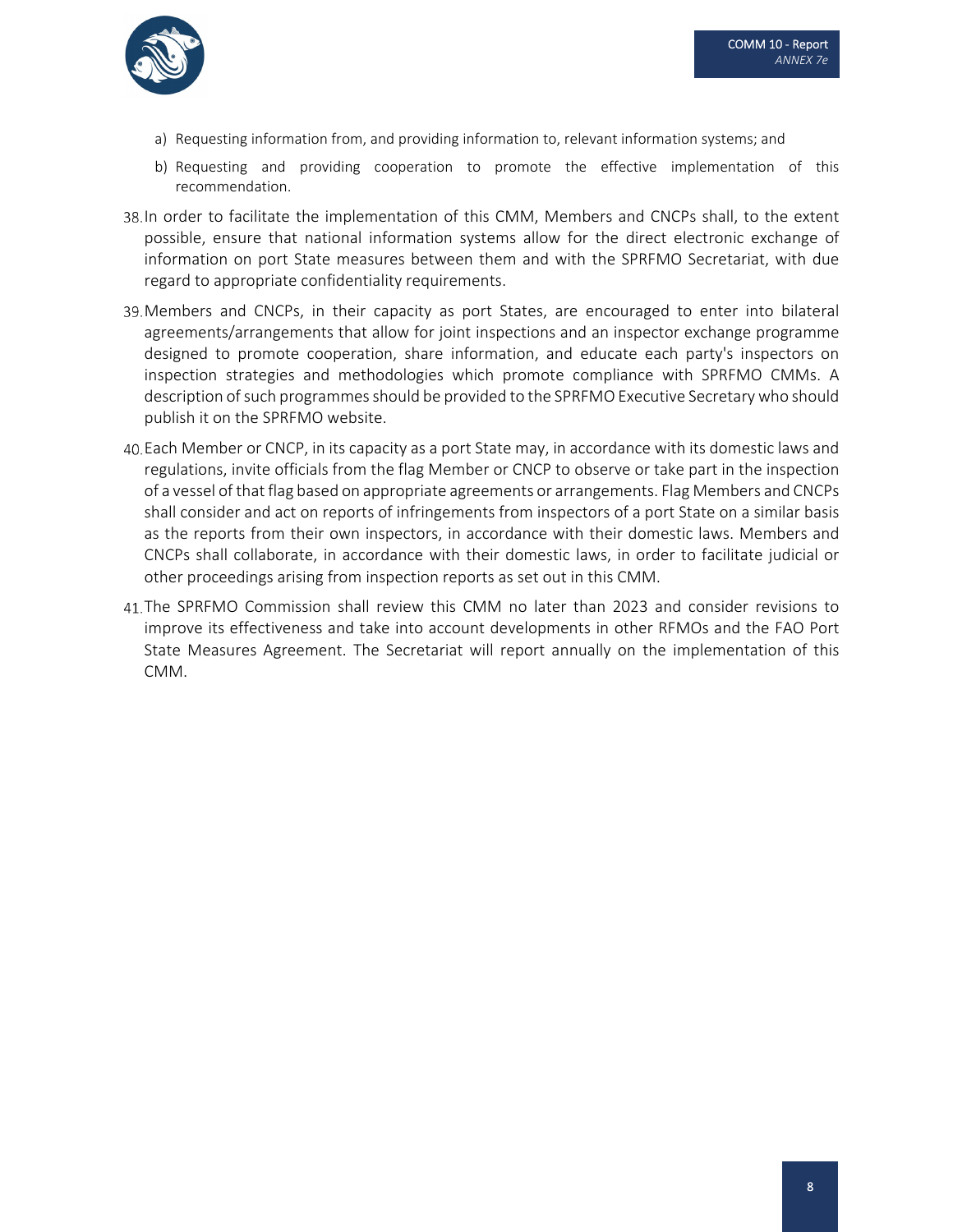

## ANNEX 1

## Port Call Request Template

#### Port call information:

| Port of call | Last port | Date of last port call |
|--------------|-----------|------------------------|
|              |           |                        |

#### Vessel Identification:

| <b>Vessel Name</b> | <b>Vessel flag</b>            | <b>IMO</b> number | Call sign                  | <b>External markings</b>   |
|--------------------|-------------------------------|-------------------|----------------------------|----------------------------|
|                    |                               |                   |                            |                            |
| Type of vessel     | Vessel contact<br>information | Vessel owner(s)   | RFMO ID (if<br>applicable) | Certificate of registry ID |
|                    |                               |                   |                            |                            |

#### VMS:

| <b>VMS</b><br>operational? | <b>VMS Reporting to</b><br><b>National FMC?</b> | <b>VMS Reporting to</b><br>SPRFMO? |
|----------------------------|-------------------------------------------------|------------------------------------|
|                            |                                                 |                                    |
| Type                       |                                                 |                                    |

### Vessel dimensions:

| Length | <b>Beam</b> | Draft (Moulded depth) |
|--------|-------------|-----------------------|
|        |             |                       |

### Vessel master name and nationality:

| Vessel master name | Vessel master nationality |
|--------------------|---------------------------|
|                    |                           |

## Relevant transhipment authorisation(s):

| <b>Identifier</b> | Issued by | Valid dates |
|-------------------|-----------|-------------|
|                   |           |             |
|                   |           |             |
|                   |           |             |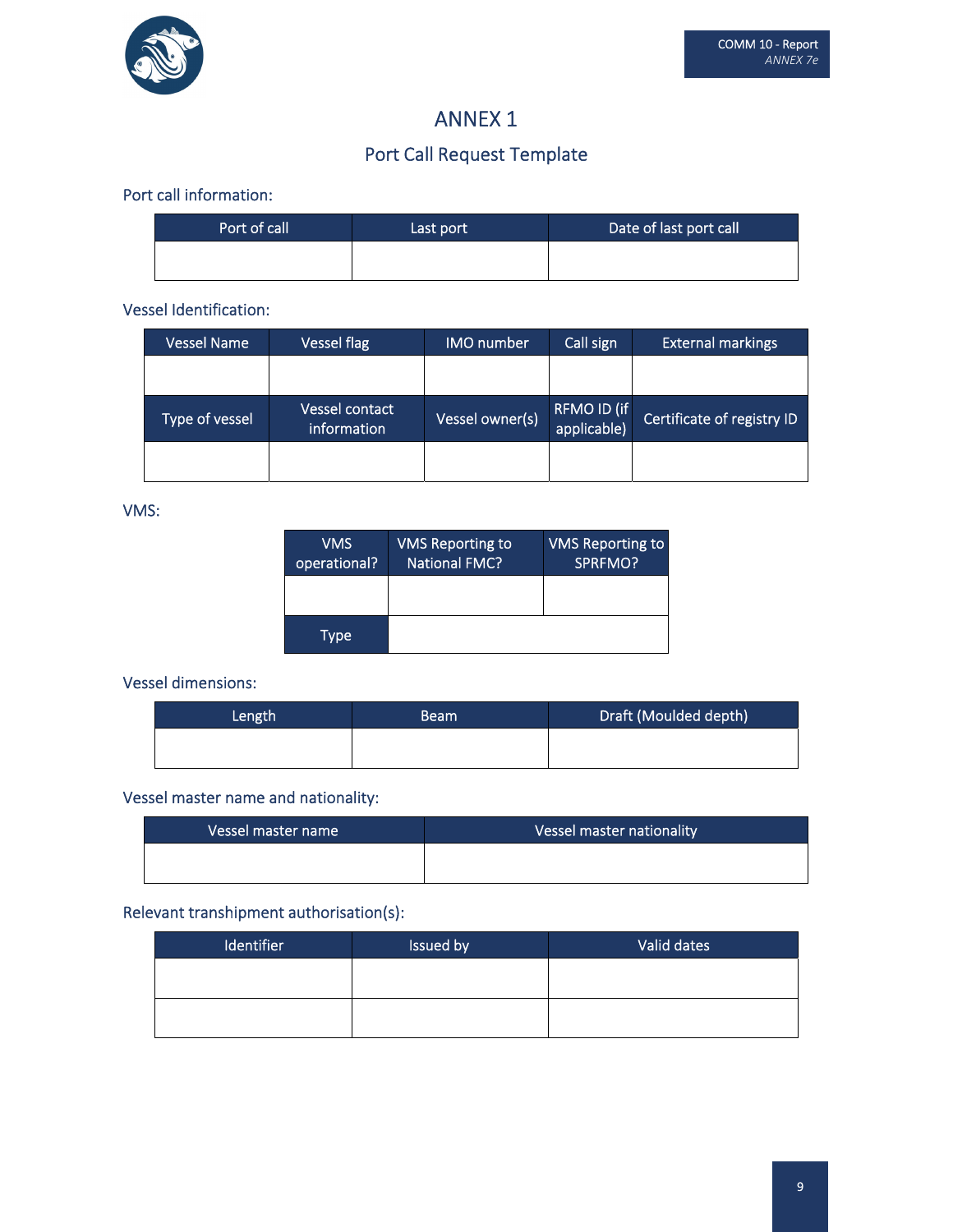

## Transhipment information (concerning donor vessels):

| Date | Location<br>(Lat/Long) | Donor vessel<br>name | Flag State of<br>donor vessel | <b>IMO</b><br>number | <b>Species</b> | Product<br>state | <b>FAO</b><br>Area of<br>capture | Quantity<br>(kilograms) |
|------|------------------------|----------------------|-------------------------------|----------------------|----------------|------------------|----------------------------------|-------------------------|
|      |                        |                      |                               |                      |                |                  |                                  |                         |
|      |                        |                      |                               |                      |                |                  |                                  |                         |
|      |                        |                      |                               |                      |                |                  |                                  |                         |
|      |                        |                      |                               |                      |                |                  |                                  |                         |
|      |                        |                      |                               |                      |                |                  |                                  |                         |

#### Port Call Details:

| Intended port of<br>call <sup>1</sup> | Port<br><b>State</b> | Purpose <sup>2</sup><br><b>of</b><br>port call | Estimated<br>arrival date | Estimated<br>arrival time | Current<br>date |
|---------------------------------------|----------------------|------------------------------------------------|---------------------------|---------------------------|-----------------|
|                                       |                      |                                                |                           |                           |                 |

1<br>Should be a designated port as listed on the SPRFMO port register<br>2 E.g., landing, transhipment, refuelling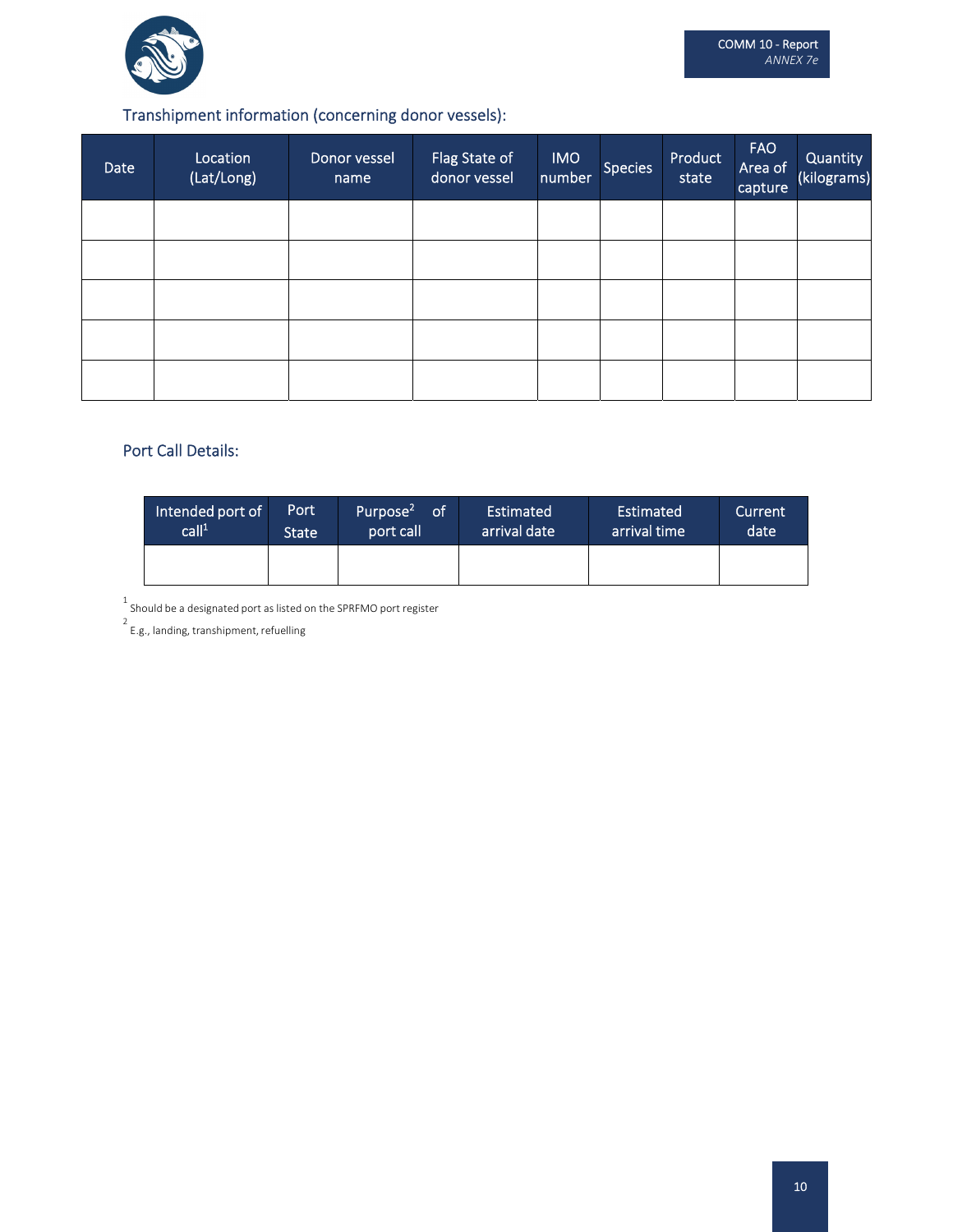

#### SPRFMO managed species held on‐board:

| <b>Species</b> | FAO area of<br>capture | Product<br>state | <b>Total kilograms</b><br>held on board<br>(Estimated) | Amount to be<br>transhipped /<br>landed<br>(Estimated) | Recipient of<br>transhipped/landed<br>amount |
|----------------|------------------------|------------------|--------------------------------------------------------|--------------------------------------------------------|----------------------------------------------|
|                |                        |                  |                                                        |                                                        |                                              |
|                |                        |                  |                                                        |                                                        |                                              |
|                |                        |                  |                                                        |                                                        |                                              |
|                |                        |                  |                                                        |                                                        |                                              |
|                |                        |                  |                                                        |                                                        |                                              |

If no SPRFMO species and/or fish products originating from such species are held on board, then enter "nil"

#### Relevant fishing authorisation details:

| <b>Identifier</b> | Issued by | Validity | <b>Fishing</b><br>area(s) | Species | Gear <sup>3</sup> |
|-------------------|-----------|----------|---------------------------|---------|-------------------|
|                   |           |          |                           |         |                   |

 $3$  If the authorisation is for transhipments enter "tranship" as the gear

| Fishing authorisation indicates vessel<br>catch limit per species (Y/N) | Species <sup>4</sup> | Vessel Catch limit per species <sup>4</sup> |
|-------------------------------------------------------------------------|----------------------|---------------------------------------------|
|                                                                         |                      |                                             |

 $^4$  If the authorization does not indicate vessel catch limit, enter N/A.

Is a copy of the crew list attached?



This form should be transmitted to the appropriate Point of Contact at least 48 hours prior to the estimated *time of arrival at the port. Contact information can be found on the SPRFMO website:* (http://www.sprfmo.int/points‐of‐contact/)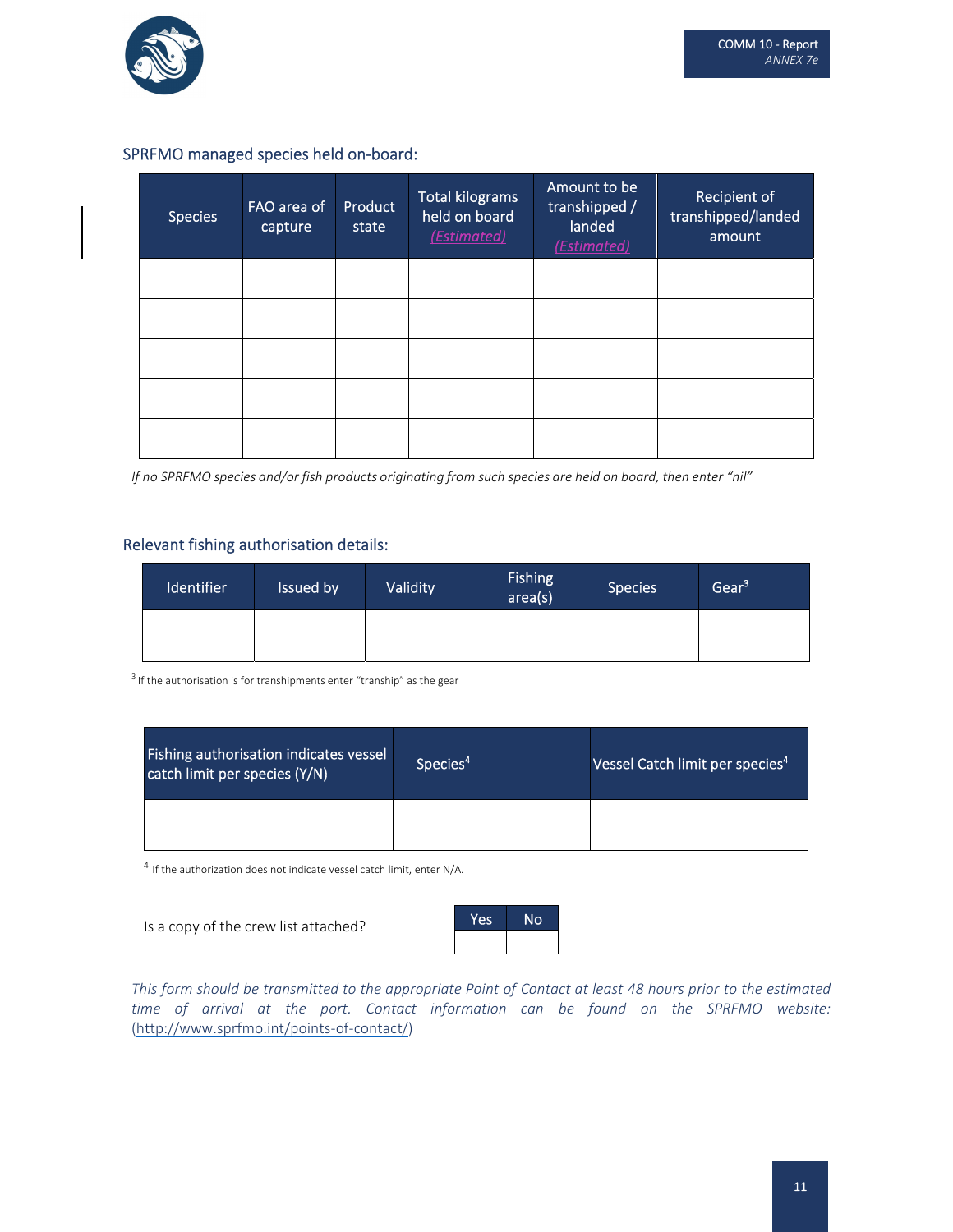

## ANNEX 2

## Port State Inspection Standards

#### Inspectors shall:

- a) verify, to the extent possible, that the vessel identification documentation onboard and information relating to the owner of the vessel is true, complete and correct, including through appropriate contacts with the flag State or international records of vessels if necessary;
- b) verify that the vessel's flag and markings (e.g. name, external registration number, International Maritime Organization (IMO) ship identification number, international radio call sign and other markings, main dimensions) are consistent with information contained in the documentation;
- c) verify, to the extent possible, that the authorisations for fishing and fishing related activities are true, complete, correct and consistent with the information provided in the port call request;
- d) review all other relevant documentation and records held onboard, including, to the extent possible, those in electronic format and vessel monitoring system (VMS) data from the flag State or SPRFMO Secretariat or other relevant regional fisheries management organisations (RFMOs). Relevant documentation may include logbooks, catch, transhipment and trade documents, crew lists, stowage plans and drawings, descriptions of fish holds, and documents required pursuant to the Convention on International Trade in Endangered Species of Wild Fauna and Flora;
- e) examine, to the extent possible, all relevant fishing gear on‐board, including any gear stowed out of sight as well as related devices, and to the extent possible, verify that they are in conformity with the conditions of the authorisations. The fishing gear shall, to the extent possible, also be checked to ensure that features such as the mesh and twine size, devices and attachments, dimensions and configuration of nets, pots, dredges, hook sizes and numbers are in conformity with applicable regulations and that the markings correspond to those authorised for the vessel;
- f) determine, to the extent possible, whether the fish on board was harvested in accordance with the applicable authorisations;
- g) examine the fish, including by sampling, to determine its quantity and composition. In doing so, inspectors may open containers where the fish has been pre‐packed and move the catch or containers to ascertain the integrity of fish holds. Such examination may include inspections of product type and determination of nominal weight;
- h) evaluate whether there is clear evidence for believing that a vessel has engaged in IUU fishing or fishing related activities in support of such fishing;
- i) provide the master of the vessel with the report containing the result of the inspection, including possible measures that could be taken, to be signed by the inspector and the master. The master's signature on the report shall serve only as acknowledgment of the receipt of a copy of the report. The master shall be given the opportunity to add any comments or objection to the report, and, as appropriate, to contact the relevant authorities of the flag State in particular where the master has serious difficulties in understanding the content of the report. A copy of the report shall be provided to the master; and
- j) arrange, where necessary and possible, for translation of relevant documentation.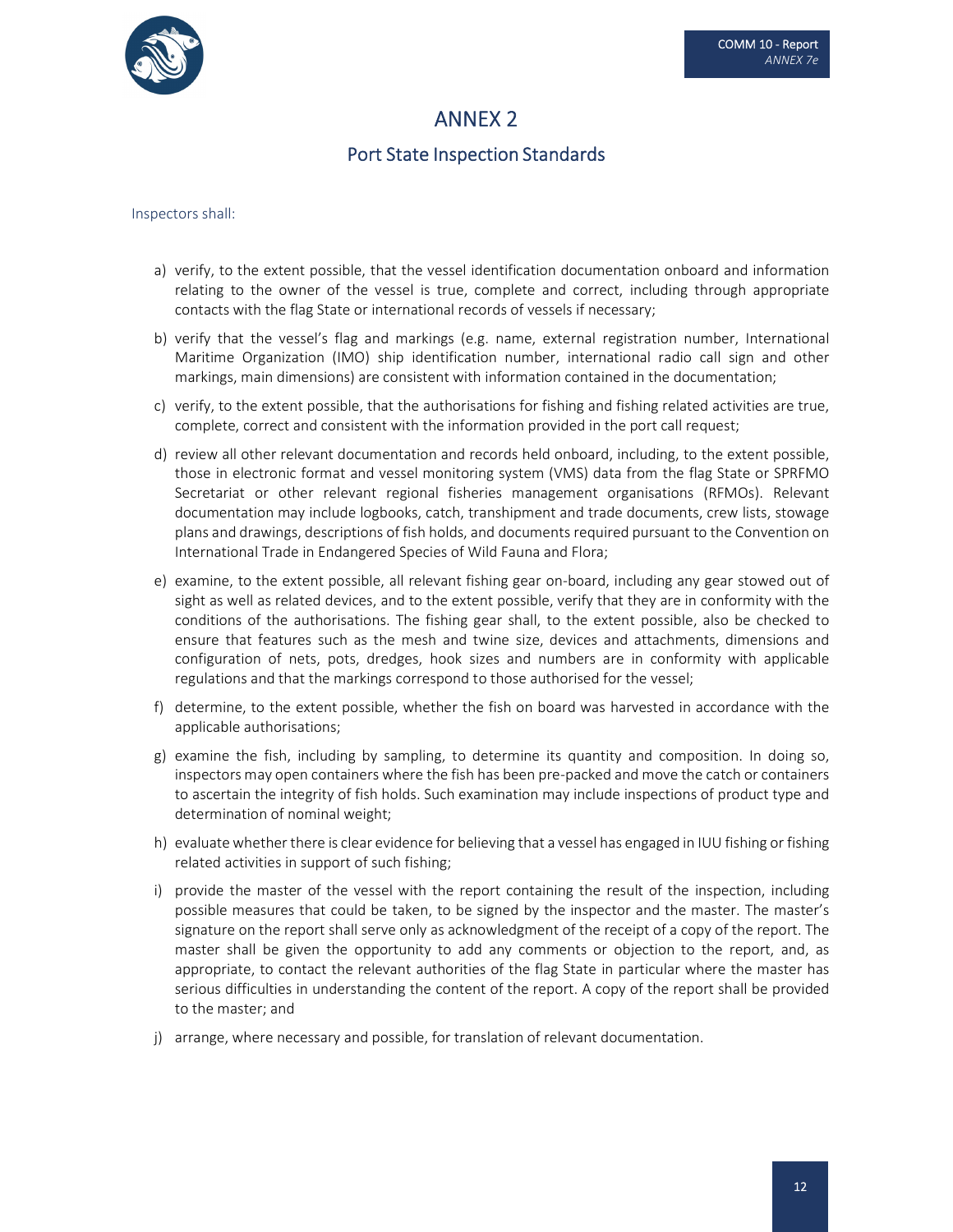

## ANNEX 3

# Format for Port Inspection Reports

| Inspection Details                                      |                                                                                           |  |  |  |  |
|---------------------------------------------------------|-------------------------------------------------------------------------------------------|--|--|--|--|
| Inspection report number:                               |                                                                                           |  |  |  |  |
| Principal inspector's name:                             |                                                                                           |  |  |  |  |
| Port State:                                             | Inspecting authority:                                                                     |  |  |  |  |
| Port of inspection:                                     | Purpose of call:                                                                          |  |  |  |  |
| Inspection start date: YYYY-MON-DD                      | Inspection start time: hh:mm                                                              |  |  |  |  |
| Inspection end date: YYYY-MON-DD                        | Inspection end time: hh:mm                                                                |  |  |  |  |
| Prior notification received? Yes $\square$ No $\square$ | Prior notification details consistent<br>Yes $\Box$<br>N <sub>0</sub><br>with inspection? |  |  |  |  |

| <b>Vessel Details</b>                          |                     |  |
|------------------------------------------------|---------------------|--|
| Vessel name:                                   | <b>Vessel Flag:</b> |  |
| Vessel type:                                   | Call Sign:          |  |
| <b>External identification:</b><br>IMO number: |                     |  |
| Vessel owner:                                  |                     |  |
| Vessel beneficial owner(s):                    |                     |  |
| (If known and different from vessel owner)     |                     |  |
| Vessel operator:                               |                     |  |
| Vessel master and nationality:                 |                     |  |
| Vessel agent:                                  |                     |  |
| Yes $\Box$<br><b>VMS</b> present?<br><b>No</b> | VMS type:           |  |

 $^{\rm 1}$  If the authorisation is for transhipment enter "tranship" as the gear.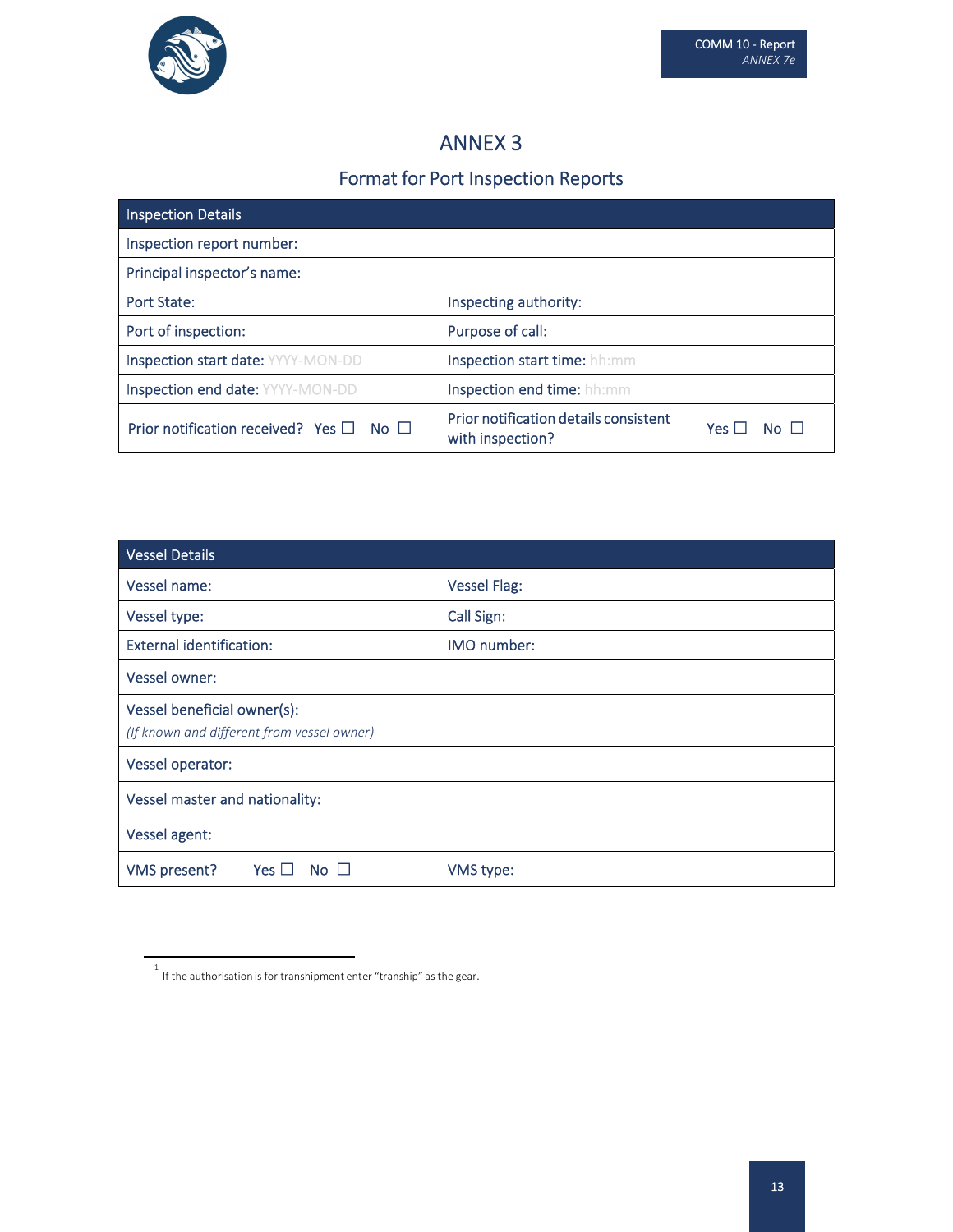

| <b>Relevant Fishing Authorisations</b>                 |                                                                     |  |  |
|--------------------------------------------------------|---------------------------------------------------------------------|--|--|
| Authorisation identifier:                              | Issued by:                                                          |  |  |
| Validity:                                              | <b>Fishing areas:</b>                                               |  |  |
| Species:                                               | $Gear1$ :                                                           |  |  |
| Is the vessel on the SPRFMO<br>authorised vessel list? | Yes $\Box$ No $\Box$ Currently authorised?<br>Yes 凵<br>$N0$ $\perp$ |  |  |

| SPRFMO-Managed Species Off Loaded (during this port call) |                        |                      |                                      |                             |
|-----------------------------------------------------------|------------------------|----------------------|--------------------------------------|-----------------------------|
| <b>Species</b>                                            | FAO Area of<br>Capture | <b>Product state</b> | Declared quantity<br>off loaded (kg) | Quantity off loaded<br>(kg) |
|                                                           |                        |                      |                                      |                             |
|                                                           |                        |                      |                                      |                             |
|                                                           |                        |                      |                                      |                             |
|                                                           |                        |                      |                                      |                             |
|                                                           |                        |                      |                                      |                             |

| SPRFMO-Managed Species Retained On-board |                            |                      |                                         |                                |
|------------------------------------------|----------------------------|----------------------|-----------------------------------------|--------------------------------|
| <b>Species</b>                           | <b>FAO Area of Capture</b> | <b>Product state</b> | Declared quantity<br>held on board (kg) | Quantity held on<br>board (kg) |
|                                          |                            |                      |                                         |                                |
|                                          |                            |                      |                                         |                                |
|                                          |                            |                      |                                         |                                |
|                                          |                            |                      |                                         |                                |
|                                          |                            |                      |                                         |                                |